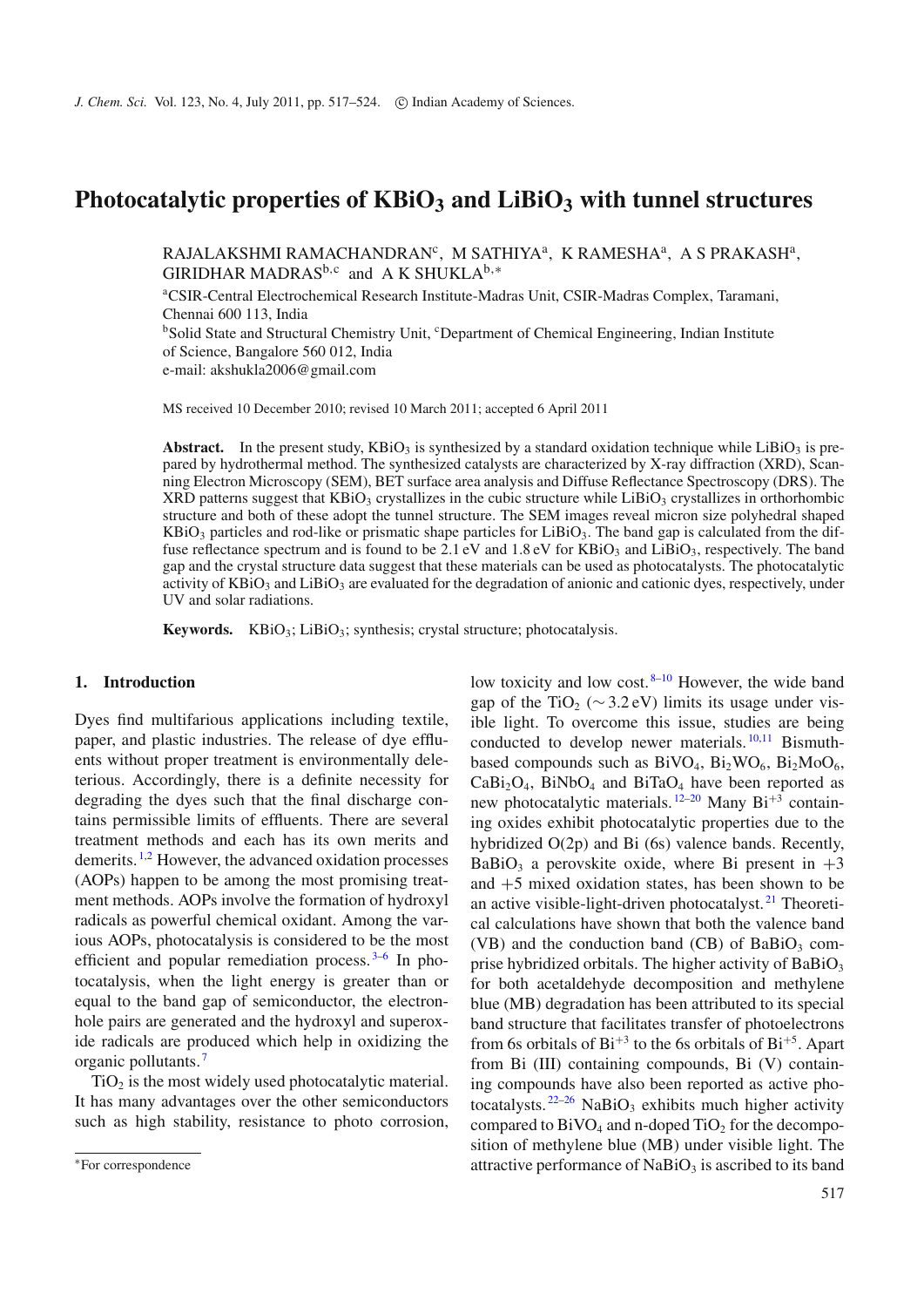structure where the CB consists of hybridized Na (3s) and O (2p) orbitals that exhibit large dispersion with high mobility for photo-excited electrons.

 $KBiO<sub>3</sub><sup>27,28</sup>$  $KBiO<sub>3</sub><sup>27,28</sup>$  $KBiO<sub>3</sub><sup>27,28</sup>$  $KBiO<sub>3</sub><sup>27,28</sup>$  and  $LiBiO<sub>3</sub><sup>29</sup>$  $LiBiO<sub>3</sub><sup>29</sup>$  $LiBiO<sub>3</sub><sup>29</sup>$  are two other compounds containing  $Bi^{+5}$ . NaBiO<sub>3</sub> has Ilmenite structure,  $30$  while  $KBiO<sub>3</sub>$  and  $LiBiO<sub>3</sub>$  exhibit tunnel structures<sup>[31](#page-7-8)</sup> akin to  $KSbO<sub>3</sub>$ . Nevertheless, there are similarities between Ilmenite and tunnel structure, as both are formed by edge-sharing octahedra. Accordingly,  $KBiO<sub>3</sub>$  and  $LiBiO<sub>3</sub>$  are also expected to exhibit photocatalytic behaviour similar to  $Nabio<sub>3</sub>$ . In this study, we report the synthesis and photocatalytic properties of  $KBiO<sub>3</sub>$ and  $LiBiO<sub>3</sub>$ .

## **2. Experimental**

## 2.1 *Materials*

The dyes, orange G (OG), amido black 10B (AB10B), rhodamine B (RhB) and methylene blue (MB) were from S.D.Fine-Chem Ltd., India, alizarin cyanine green (ACG) and indigo carmine (IC) were from Rolex Chemical Industries, India and coomassie brilliant blue R 250 (CBBr) was from Merck Ltd., India. Milli-Q water was used for all the experiments. The structure of the various dyes used in the present study is given in the figure [1.](#page-1-0)

<span id="page-1-0"></span>

**Figure 1.** Structure of various dyes used in the study. (**a**) Coomassie brilliant blue R 250 (CBBr), (**b**) alizarin cyanine green (ACG), (**c**) orange G (OG), (**d**) indigo carmine (IC), (**e**) amido black 10B (AB10B), (**f**) methylene blue (MB), and (**g**) rhodamine B (RhB).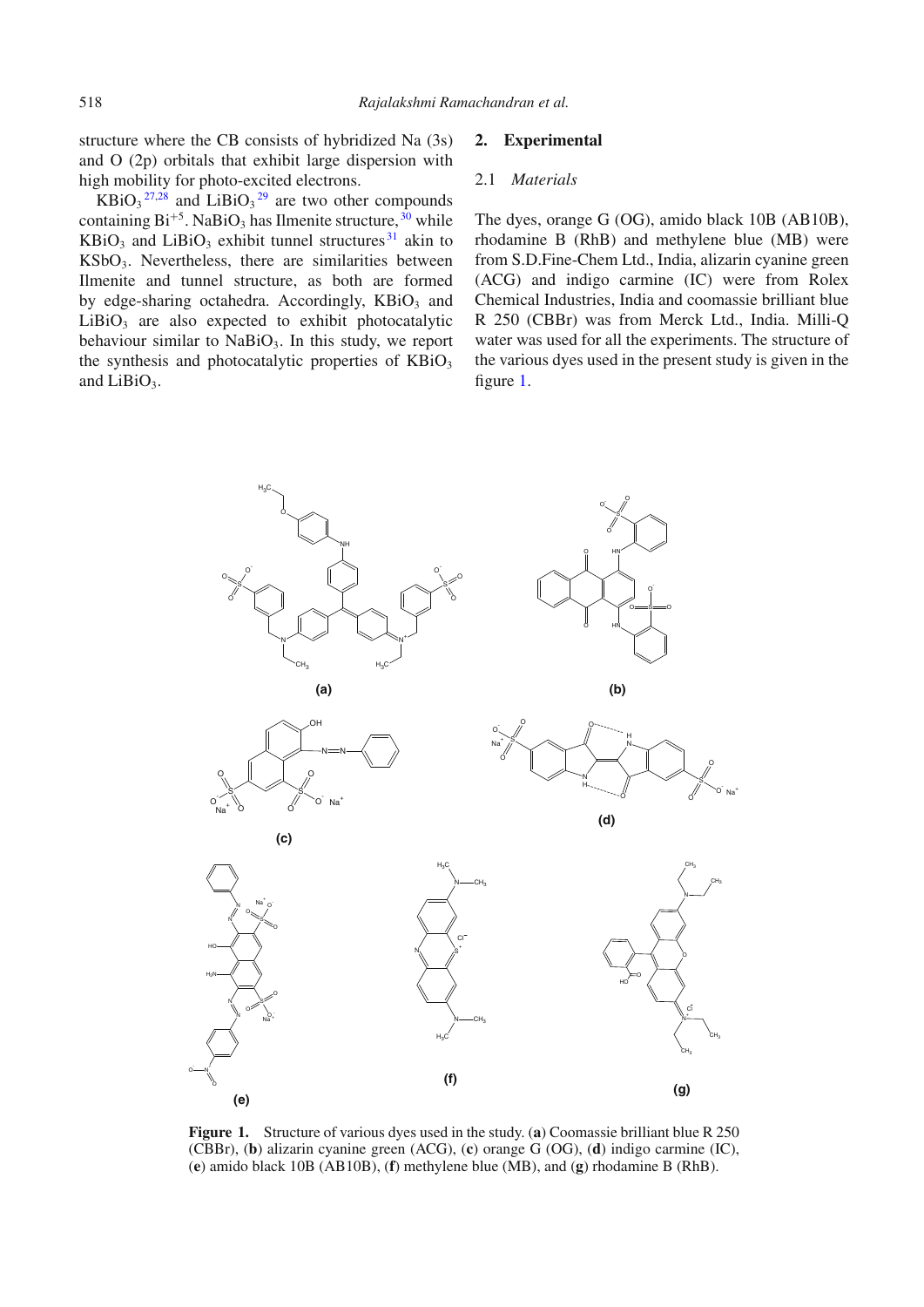#### 2.2 *Synthesis*

KBiO3 was prepared according to the method reported by Brauer.<sup>[32](#page-7-9)</sup> KBiO<sub>3</sub> was synthesized by the oxidation of  $3.3 g$  of Bi<sub>2</sub>O<sub>3</sub> in 30 ml of 50% aqueous KOH by  $4 \text{ ml}$  of  $Br_2$  at the boiling point. The bright red precipitate of  $KBiO<sub>3</sub>$  so formed was filtered and washed with  $40\%$  KOH and cold water. LiBiO<sub>3</sub> was pre-pared by hydrothermal method.<sup>[29](#page-7-6)</sup> The starting materials, NaBiO<sub>3</sub>. 2H<sub>2</sub>O and LiOH, were placed in a Teflon lined autoclave (70 ml) with Li/Bi molar ratio of 4. The autoclave with 50% water filling was heated at 120◦C for 2 days. The brown product obtained was filtered and washed with water several times and dried.

# 2.3 *Characterization*

The powder X-ray diffraction data (XRD) were obtained on a Philips (Xpert PRO) machine using  $CuK_{\alpha}$  source. The XRD patterns were matched with the related JCPDS pattern using X'Pert HighScore plus software program. [33](#page-7-10) The morphology and particle size were analysed using scanning electron microscope (JEOL-JSM-5600LV, 20 kV). The surface area of powder samples were determined by nitrogen adsorption BET technique (Belsorp, Japan). The UV-visible diffuse reflectance spectra (DRS) for the powder samples were recorded using UV-Visible spectrometer (Lambda 32, PerkinElmer). The K and Li contents in  $KBiO<sub>3</sub>$  and  $LiBiO<sub>3</sub>$  samples were obtained using a Perkin-Elmer Atomic Absorption Spectrometer.

## 2.4 *Photocatalytic degradation*

The photoreactor comprised of a jacketed quartz tube (3.8 cm i.d., 4.5 cm o.d. and 21 cm length) and a Pyrex reactor (5.2 cm i.d. and 16 cm length). The high pressure mercury vapor lamp (125 W) was placed inside the quartz tube and 100 ml of the dye solution was taken in the Pyrex reactor. Both the quartz tube and Pyrex reactor were cooled by the circulation of water to maintain the temperature of the dye solution at 25◦C.

The degradation experiments were carried out under UV radiation with initial concentration of 50 mg/l for OG, IC, AB10B, ACG, RhB, 15 mg/l (CBBr) and 20 mg/l (MB) and the catalyst loading was kept at 1 g/l for all the experiments. Prior to the photocatalysis, the suspension was left in dark for 2 h for the attainment of adsorption–desorption equilibrium. The samples were collected in vials at regular intervals of time and centrifuged so as to remove the catalyst.

The degradation experiments were also carried out under solar radiation. All the solar experiments were carried out in a crystallizing dish having inner diameter of 100 mm and a height of 50 mm with same initial concentrations of dyes and the catalyst loadings as for UV radiation experiments. In brief, 50 ml of dye solution along with the catalyst was taken in the crystallizing dish. The solution was then exposed to sunlight with a perfectly transparent glass plate to cover the top to ensure high solar exposure while ensuring little evaporation. The intensity of the solar radiation was measured on all experimental days so as to ensure that the reactions were carried out under similar conditions. The average solar intensity was  $\sim$  975 W/m<sup>2</sup>. The solution was stirred continuously for two hours during the degradation. Samples were taken at regular intervals, centrifuged to remove the catalyst and analysed by UV spectrophotometer.

The samples were analysed and the decrease in absorbance of the dye solution at the characteristic wavelength over the entire period of time was monitored on a Shimadzu 1700 UV-vis spectrometer. The absorbance corresponding to the  $\lambda_{\text{max}}$  were converted to the concentration using the predetermined calibration curves for each dye.

## **3. Results and discussion**

## 3.1 *Characterization of the catalysts*

Figure [2](#page-3-0) shows the XRD patterns for  $KBiO_3$  and  $LiBiO_3$ samples that match well with the reported patterns for  $KBiO<sub>3</sub>$  (ICDD PDF Card No.00–047–0879) and LiBiO<sub>3</sub> (ICDD PDF Card No. 01–086–1187). Lattice parameters obtained are close to the reported values for these oxides.  $KBiO_3$  crystallizes in cubic  $KSbO_3$ type structure (space group  $Im\ 3$ ) with lattice parameter  $a = 10.0198(3)$  Å. LiBiO<sub>3</sub> has orthorhombic structure (space group  $Pccn$ ) similar to  $LiSbO<sub>3</sub>$  and the lattice parameters obtained are:  $a = 8.8272(2), b = 1$ 4.9138(2), and  $c = 10.6919(3)$  Å. The structures of  $KBiO<sub>3</sub>$  and  $LiBiO<sub>3</sub>$  are based on pairs of edge-shared  $BiO<sub>6</sub> octahedra$  to form  $Bi<sub>2</sub>O<sub>10</sub>$  clusters. These clusters share corners to form tunnel structures, as shown in figure [3.](#page-3-1) Alkali ions are located in the tunnels. More details about the crystal structures of  $KBiO<sub>3</sub>/LiBiO<sub>3</sub>$ could be found elsewhere.  $29,31$  $29,31$  The adoption of a tunnel structure by  $KBiO<sub>3</sub>$  and  $LiBiO<sub>3</sub>$  ascribed to a large covalency of Bi–O bonds. Goodenough and Kafalas have argued that in the absence of Bi–O  $\pi$ –bonding interactions, strong covalency favours edge sharing and inhibit linear Bi–O–Bi bonds. [31](#page-7-8)[,34](#page-7-11)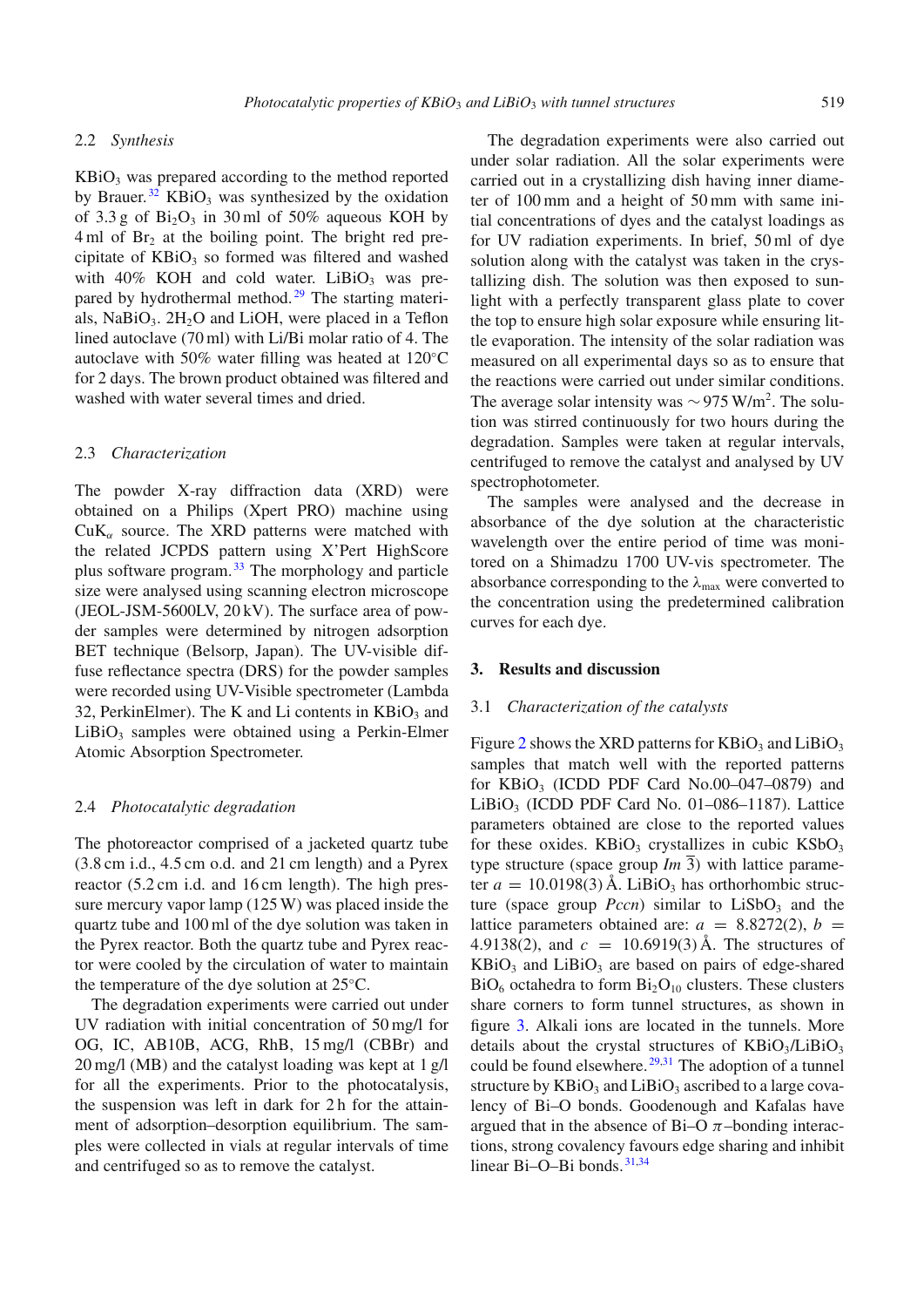<span id="page-3-0"></span>

**Figure 2.** XRD patterns of (**a**)  $KBiO<sub>3</sub>$  and (**b**)  $LiBiO<sub>3</sub>$ .

<span id="page-3-1"></span>The scanning electron micrographs for  $KBiO<sub>3</sub>$  and  $LiBiO<sub>3</sub>$  samples taken at higher magnifications are shown in figure [4.](#page-4-0) It is clearly seen from the micrographs that the particle morphology depends on the

method of synthesis. As seen in the micrograph (figure  $4a$ ), KBiO<sub>3</sub> phase comprises micron size particles having polyhedral appearance. For  $LiBiO<sub>3</sub>$ , two distinct particle morphologies, namely rod-like or prismatic particles, are observed. The surface areas for the catalysts were found to be  $\sim 1 \text{ m}^2/\text{g}$ . The K and Li content in  $KBiO_3$  and  $LiBiO_3$  samples, estimated from Atomic Absorption Spectroscopy, are found to be close to the nominal stoichiometry.

UV-vis diffused-reflectance spectra (DRS) for  $KBiO<sub>3</sub>$ and  $LiBiO<sub>3</sub>$  powder samples are shown in figure [5.](#page-4-1) The band gap  $(E_{\varphi})$  from UV-vis diffused-reflectance spectra (DRS) of powder samples is estimated by plotting first derivative of absorbance with respect to photon energy (eV) and finding the maxima in the derivative spectra at the lower energy side. The maximum in the derivative spectra, i.e., where the absorbance has a maximum increase with respect to photon energy, is assigned as  $E<sub>g</sub>$ . Accordingly, the calculated band gaps from absorption spectra for  $KBiO_3$  and  $LiBiO_3$  are estimated to be 2.1 eV and 1.8 eV, respectively. The absorption spectra are consistent with the colours of the compounds;  $KBiO<sub>3</sub>$  is bright red while LiBiO<sub>3</sub> is brown indicating considerable visible light absorption by these oxides. In Bi-oxides the chemical nature of spectator cation  $(L<sup>+</sup>,$  $K^+$ , Na<sup>+</sup>, Ag<sup>+</sup>, Ba<sup>+2</sup>) plays an important role in tailoring the band structure  $35,36$  $35,36$  as also in stabilizing different oxidation states  $(+3 \text{ to } +5)$  for Bi.

# 3.2 *Photocatalytic degradation*

The photolysis was carried out for all the dyes to ensure that there is negligible effect with the lamp alone. Accordingly, the decrease in the concentration of dye is



**Figure 3.** Crystal structure of (**a**)  $KBiO<sub>3</sub>$  and (**b**)  $LiBiO<sub>3</sub>$ . Oxygen atoms are at the corner of the octahedron around  $Bi^{+5}$  while  $K^+/Li^+$  cations reside within the tunnels.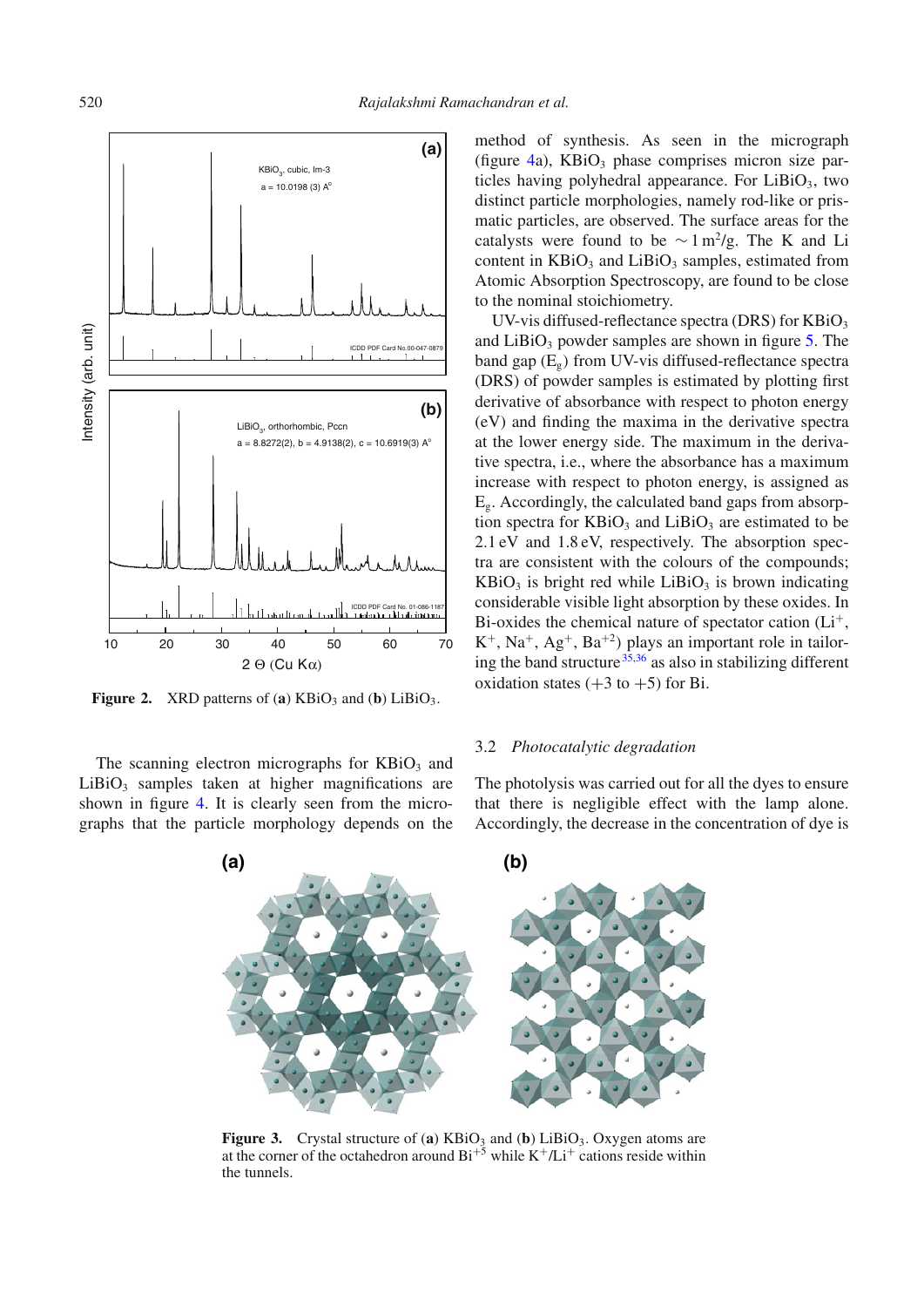<span id="page-4-0"></span>

**Figure 4.** SEM images for (**a**)  $KBiO<sub>3</sub>$  and (**b**)  $LiBiO<sub>3</sub>$ .

<span id="page-4-1"></span>

**Figure 5.** Diffuse reflectance spectra for  $(a)$  LiBiO<sub>3</sub> and  $(b)$  KBiO<sub>3</sub>.

due to the effect of both the catalyst and the UV light. The concentration of the dye after the 2 h of adsorption is taken as the initial concentration  $(C_0)$ . LiBiO<sub>3</sub> shows a significant adsorption of anionic dyes while cationic dyes are adsorbed significantly on  $KBiO<sub>3</sub>$ . The adsorption of the dye on a material is due to the surface charge of the material and the ionic state of the dyes, and is independent of the size of the dye and surface area of the material. Accordingly, the difference in the adsorption of the dyes can be attributed to the difference of the surface charge on the catalysts. The negatively charged sulfonic acid groups of the anionic dyes are attracted to the positively charged  $LiBiO<sub>3</sub>$ . Due to the strong adsorption, photocatalysis could not be investigated for the anionic dyes on  $LiBiO<sub>3</sub>$  and the cationic dyes on KBiO<sub>3</sub>. Therefore, photocatalytic degradation of anionic and cationic dyes is carried out in presence of  $KBiO<sub>3</sub>$  and  $LiBiO<sub>3</sub>$ , respectively.

 $KBiO<sub>3</sub>$  was used to carry out the photocatalytic degradation of the anionic dyes of five classes, namely mono-azoic (OG), di-azoic (AB10B), anthroquinonic (ACG), Indigo (IC) and triaryl methane (CBBr). Figures [6a](#page-4-2) and b show the degradation profiles, i.e., normalized concentration  $(C/C_0)$  with time, for the degradation of anionic dyes with  $KBiO<sub>3</sub>$  under UV and

<span id="page-4-2"></span>

**Figure 6.** Degradation profiles of anionic dyes with KBiO<sub>3</sub> under (**a**) UV and (**b**) solar radiation.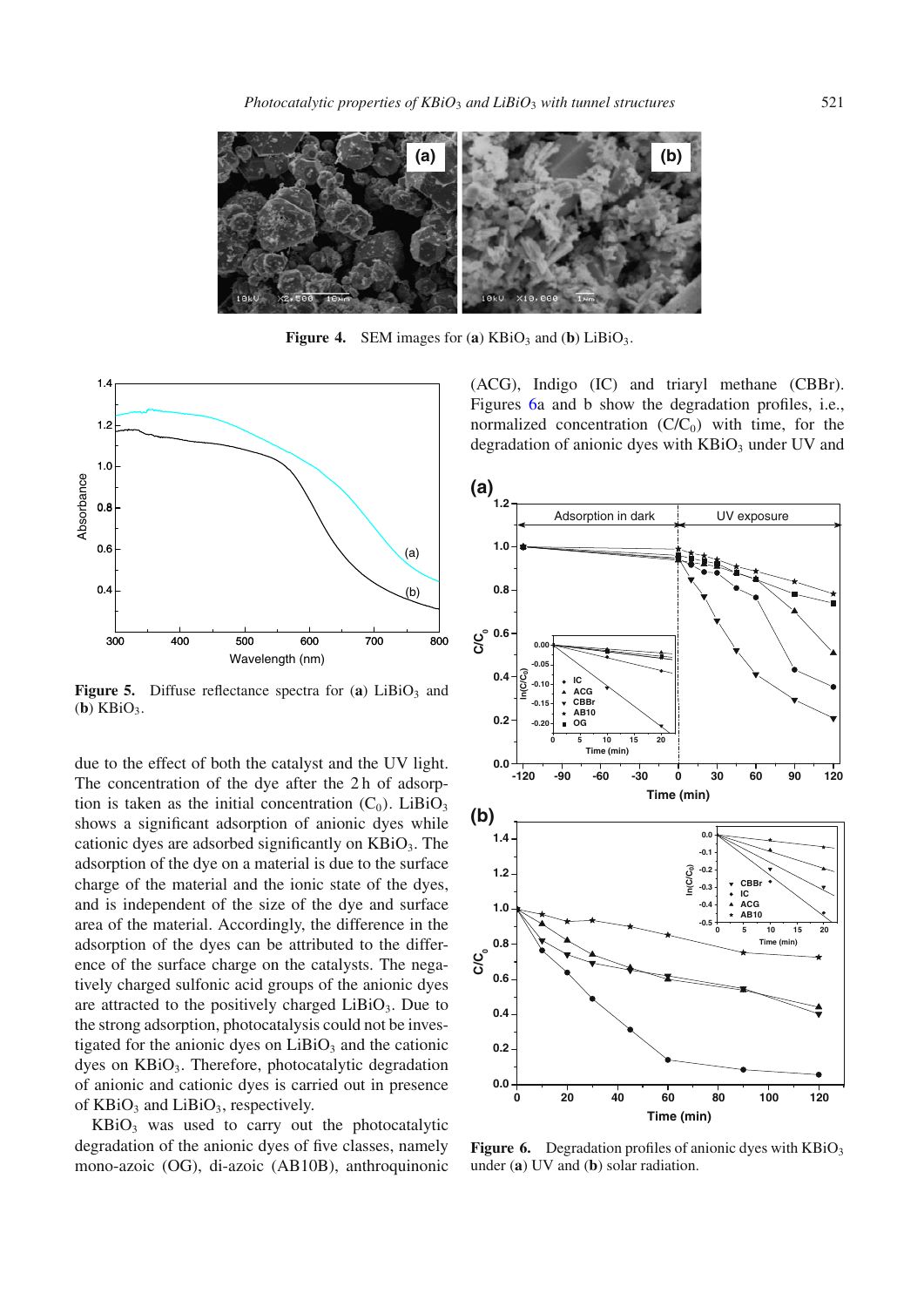<span id="page-5-0"></span>

**Figure 7.** Degradation profiles of cationic dyes with LiBiO<sub>3</sub> under (**a**) UV and (**b**) solar radiation.

solar radiations, respectively. The photocatalytic activity of  $LiBiO<sub>3</sub>$  is evaluated by carrying out degradation of two cationic dyes, RhB (Xanthene fluorine rhodamine) and MB (Quinone imine thiazine). Figures [7a](#page-5-0) and b show the variation in normalized concentration with time for MB and RhB in presence of  $LiBiO<sub>3</sub>$  under UV and solar radiations, respectively. The initial degradation of the dyes is found to follow the first order kinetics for both the UV and solar radiations. The initial rate constants are determined from the slope of ln  $(C/C_0)$ with time as shown in the inset to figures [6a](#page-4-2), b, [7a](#page-5-0) and b. The rate constants and the initial rates are given in table [1.](#page-5-1) The initial rates are found to be higher for solar radiation than that for the UV radiation but a direct comparison could not be made because the intensities happen to be different.

The degradation of the dye can be attributed to the catalytic effect, which results in the generation of charge carriers, namely the valence band holes and conduction band electrons, when the materials are irradiated by UV or solar light. The holes and electrons participate in the photocatalysis pathway generating hydroxyl (OH**·**) radicals, which are the precursors for decomposition of any organic substrate. These hydroxyl species oxidize the dye through the formation of intermediates, which on prolonged exposure to UV mineralize the dye to smaller fragments like carbon dioxide, water and other inorganic ions.

The initial rate constant, k, calculated from the slope of ln  $(C/C_0)$  versus time (inset of figure [6a](#page-4-2), table [1\)](#page-5-1), for the degradation of dyes follows the trend ACG < OG <  $AB10B < IC < CBBr$ . However, because the initial concentration of the dyes are different, the initial rates (table [1\)](#page-5-1) are calculated based on  $k$   $C_0$ , follow the trend  $ACG < OG < AB10B < CBBr < IC$ . The same trend was observed for the degradation of dyes with DP-25 TiO<sub>2</sub>, as reported by Vinu *et al*.<sup>[37](#page-7-14)</sup> However, the

<span id="page-5-1"></span>Table 1. Rate constants for the photocatalytic degradation of various dyes.

| Dyes               | Class                                                | Under UV radiation                  |                                              | Under solar radiation               |                                              |
|--------------------|------------------------------------------------------|-------------------------------------|----------------------------------------------|-------------------------------------|----------------------------------------------|
|                    |                                                      | Rate constants<br>$k \, (min^{-1})$ | Initial rate $r_0$<br>$(mg L^{-1} min^{-1})$ | Rate constants<br>$k \, (min^{-1})$ | Initial rate $r_0$<br>$(mg L^{-1} min^{-1})$ |
| KBiO <sub>3</sub>  |                                                      |                                     |                                              |                                     |                                              |
| IC                 | Indigo                                               | 0.00326                             | 0.15399                                      | 0.02319                             | 1.15950                                      |
| CBBr               | Triaryl methane                                      | 0.01043                             | 0.14827                                      | 0.01585                             | 0.23775                                      |
| AB10B              | Diazoic                                              | 0.00170                             | 0.08416                                      | 0.00345                             | 0.1725                                       |
| OG.                | Monoazoic                                            | 0.00144                             | 0.0692                                       | 0.0                                 | 0.0                                          |
| <b>ACG</b>         | Anthraquinonic                                       | 0.00102                             | 0.04785                                      | 0.00958                             | 0.47900                                      |
| LiBiO <sub>3</sub> |                                                      |                                     |                                              |                                     |                                              |
| RhB<br>MB          | Xanthene Fluorene Rhodamine<br>Quinone imine Thiazin | 0.00513<br>0.00102                  | 0.20255<br>0.01712                           | 0.00240<br>0.01473                  | 0.12000<br>0.29460                           |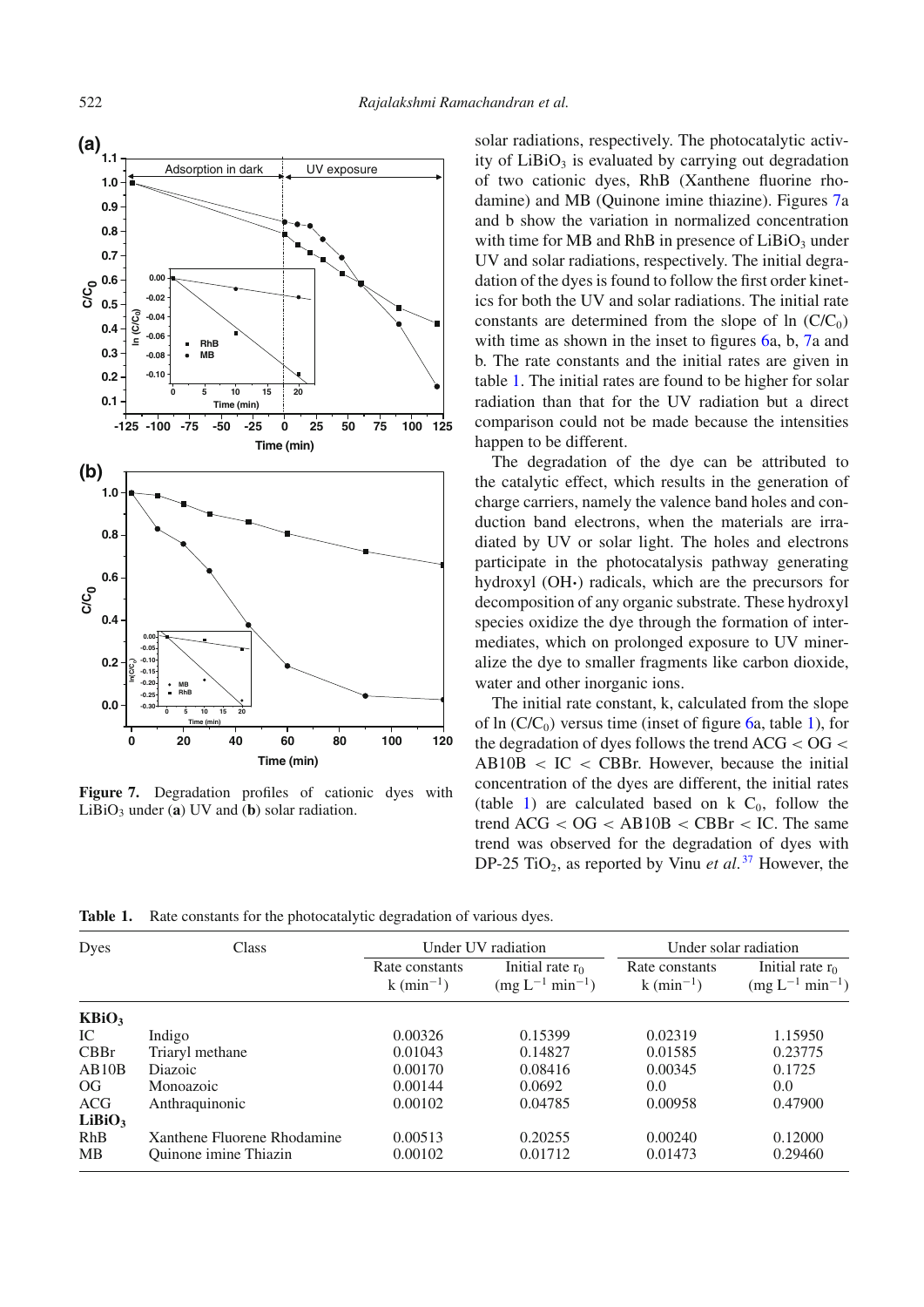overall degradation at the end of 2 h follows a trend:  $AB10B \approx OG < ACG < IC < CBBr$  under UV exposure (figure [6a](#page-4-2)). Under solar radiation the overall degradation and the initial rate constant follows the trend:  $IC > CBBr > ACG > AB10B$  while the initial rate follows the trend:  $IC > ACG > CBBr > AB10B$ (figure [6b](#page-4-2)). The structure of the dye plays a crucial role as it determines the effectiveness with which the photocatalytic material can attack the functional groups in order to disrupt the aromatic ring of the dye. Therefore, the rate of degradation of the dye is very much dependent on the structure of the dye. We now attempt to explain the trend observed in this study for the rates of degradation of various dyes.

The initial rates are higher for the degradation of IC both under UV and solar radiation. A thorough study on the photocatalytic degradation of IC and their intermediates by Vautier *et al*. [38](#page-7-15) suggests that the C–S bond cleavage is observed as the initial step during the degradation of IC followed by the formation of nitrate and ammonium ions. The central  $-C=C-$  bond has been found to be very reactive and favours the rapid degradation of the IC. In polar solvents, such as water, the intermolecular hydrogen bonds in the solvent disrupt the planarity  $37$  and result in the cleavage of the central –C=C– bond. This leads to the rapid degradation of IC, both under UV and solar radiation.

The overall degradation of CBBr and ACG are higher than that of OG and AB10B. Sulfonate ions play a major role in the photodegradation of dyes. The ease of generation of these ions primarily depends on the location of the sulfonyl group in the dye molecule. [39](#page-7-16) Sulfonyl group is attached to the benzene ring in CBBr and ACG which makes it more reactive, whereas it is attached to the less reactive naphthalene in the case of OG and AB10B.

AB10B, a diazo dye, shows a higher initial rate than that of monazo dye OG. During the degradation of the azodye, the  $-N=N-$  bond breaks.<sup>[37](#page-7-14)</sup> Ammonium ions are formed in AB10B having a primary amine group, which over a period of time forms the nitrate ions. AB10B has two azo groups, an amino group and a nitro group, which is highly reactive, and, therefore, degrade faster than OG, which contains only one azo group. OG does not undergo significant degradation under solar radiation, which might be due to its lower characteristic wavelength ( $\lambda_{\text{max}} = 480 \text{ nm}$ ), when compared to the other dyes. Therefore, the amount of electron hole pairs generated on solar exposure, which has a characteristic peak at 550 nm, will be smaller. Accordingly, this leads to lower degradation rate of OG compared to other dyes, especially under solar radiation.

In case of the degradation of the cationic dyes, the overall degradation of the methylene blue is higher than Rhodamine B under both UV and solar radiations. The presence of two dimethylamino group in MB results in the generation of methyl radicals which further oxidize during the reaction.  $39 \text{ In case of the degradation of}$  $39 \text{ In case of the degradation of}$ Rhodamine B, de-ethylation is followed by further reactions. Since the primary step in the degradation of the dyes are different and the rate of de-ethylation is slower than the generation of the methyl radicals, the overall degradation of methylene blue is higher than that for the degradation of Rhodamine B, both under UV and solar radiation.

#### **4. Conclusions**

In this study, the catalyst  $KBiO<sub>3</sub>$  and  $LiBiO<sub>3</sub>$  were synthesized and characterized by XRD, SEM and diffuse reflectance spectroscopy. Unlike the  $NaBiO<sub>3</sub>$ , which has Ilmenite structure, these compounds possess the tunnel structure. The diffuse reflectance spectroscopy showed that the catalysts have a broad absorbance around 600 nm with band gap of  $\sim$  2 eV. Due to the low band gap, the catalysts were tested for the photocatalytic activity under solar light and UV light exposure. The photocatalytic studies were carried out for the degradation of anionic dyes and cationic dyes with  $KBiO<sub>3</sub>$  and  $LiBiO<sub>3</sub>$  respectively.

## **References**

- <span id="page-6-0"></span>1. Crini G 2006 *Bioresour. Technol.* **97** 1061
- <span id="page-6-1"></span>2. Robinson T, McMullan G, Marchant R and Nigam P 2001 *Bioresour. Technol.* **77** 247
- <span id="page-6-2"></span>3. Rajeshwara K, Osugib M E, Chanmaneec W, Chenthamarakshana C R, Zanonib M V B, Kajitvichyanukuld P and Krishnan-Ayera R 2008 *J. Photochem. Photobiol. C: Photochem. Rev.* **9** 171
- 4. Hoffmann M R, Martin S T, Choi W and Bahemann D W 1995 *Chem. Rev.* **95** 69
- 5. Teichner S J 2008 *J. Porous Mater.* **15** 311
- <span id="page-6-3"></span>6. Robertson P K J 1996 *J. Cleaner Prod.* **4** 203
- <span id="page-6-4"></span>7. Mills A, Hill G, Crow M and Hodgen S 2005 *J. Appl. Electrochem.* **35** 641
- <span id="page-6-5"></span>8. Akpan U G and Hameed B H 2009 *J. Hazard. Matter.* **170** 520
- 9. Kitano M, Matsuoka M, Ueshima M and Anpo M 2007 *Appl. Catal. A* **325** 1
- <span id="page-6-6"></span>10. Zhu J and Zach M 2009 *Current opinion in Colloid and Interface Science* **14** 260
- <span id="page-6-7"></span>11. Hernandez-Alonso M D, Fresno F, Suarez S and Coronado J M 2009 *Energy Environ. Sci.* **2** 1231
- <span id="page-6-8"></span>12. Kudo A, Omori K and Kato H 1999 *J. Am. Chem. Soc.* **121** 11459